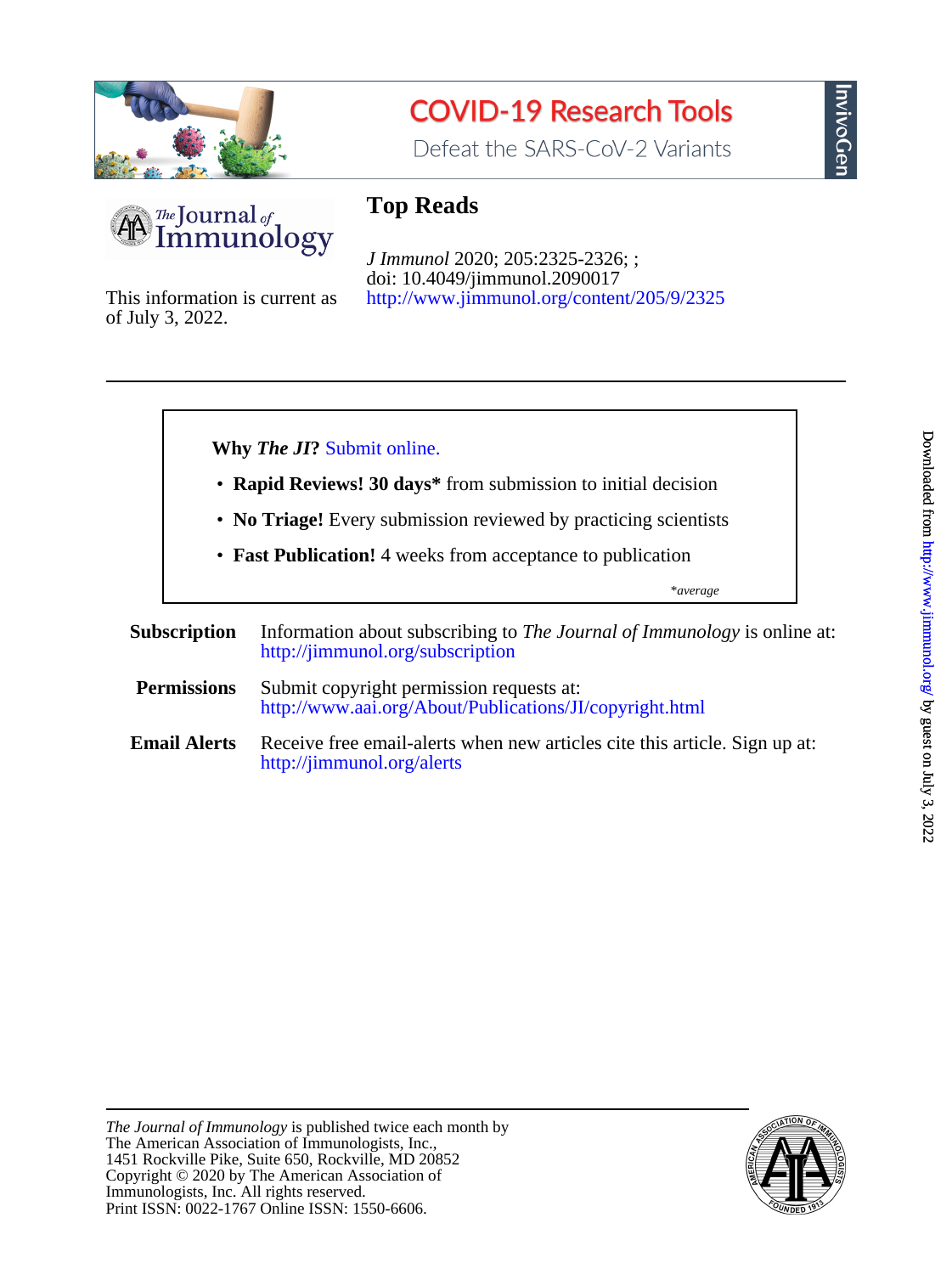# **Top Reads**

### Generation of Regulatory B Cells Expressing Granzyme B

In this Top Read, Chesneau et al.<br>
(p. 2391) characterize suppres-<br>
sive B cells expressing granzyme<br>
B (GZMB). In healthy donors, n this Top Read, Chesneau et al. (p. 2391) characterize suppressive B cells expressing granzyme  $GZMB<sup>+</sup>$  B cells are predominantly within the plasmablast subset of B cells. However, induction of plas-



mablasts in vitro from isolated B cells failed to increase GZMB expression. The addition of a stimulation mixture containing IL-21, anti-BCR, CpG oligodeoxynucleotides, and IL-2 was sufficient to induce GZMB expression in 90% of B cells by day 3 of culture. Because cleavage of procaspase-3 by GZMB initiates the caspase-dependent apoptotic pathway,  $GZMB<sup>+</sup>$  B cells were more sensitive to apoptosis, and their proportion within cultures was decreased by day 6 of culture. GZMB inhibitors decreased both ERK1/2 phosphorylation and B cell proliferation, suggesting that GZMB induces proliferation in an ERK1/2-dependent manner. Suppression of allogeneic and autologous T cell proliferation by in vitro–generated  $GZMB<sup>+</sup>$  B cells was cell contact dependent and partially GZMB dependent but did not require uptake of GZMB by T cells. These data highlight the biology of in vitro–generated, suppressive  $GZMB^+$ B cells and suggest their potential in future cell-based therapy.

#### IgG Breaks Tolerance of Human Microglia

In this Top Read, van der Poel et al. (p. 2511) show<br>that IgG-myelin immune complexes (IgG-ICs) in the<br>brains of multiple sclerosis (MS) patients potentiate<br>inflammation by microglia. Myelin bound to IgG in the n this Top Read, van der Poel et al. (p. 2511) show that IgG-myelin immune complexes (IgG-ICs) in the brains of multiple sclerosis (MS) patients potentiate brain tissue of 8 out of 11 MS postmortem donors. The presence of IgG-IC in the donor brains correlated with an increase in lesion load. In accordance with previous data, microglia isolated from these donors were unresponsive to IgG-IC, Poly I:C, or LPS when given individually. However, the combination of either Poly I:C or LPS with IgG-IC increased transcription of proinflammatory cytokines, suggesting that costimulation with IgG-IC breaks microglial tolerance to microbial ligands. Fc $\gamma$ R is the main IgG receptor on human myeloid immune cells, and blocking of FcyRII and FcyRIIa completely inhibited proinflammatory cytokine gene expression. These data provide a mechanism by which cerebral microglia immune tolerance can be broken in patients with MS.

#### Mechanisms Driving Immune Responses to Biologics

major drawback of using biological products (BP)<br>clinically is the development of antidrug Abs (ADAs).<br>Although it is hypothesized that BP aggregates act as<br>danger signals recognized by dendritic cells (DCs) to facilitate clinically is the development of antidrug Abs (ADAs). Although it is hypothesized that BP aggregates act as the development of an anti-BP CD4 T cell–dependent response, little is known regarding the mechanisms driving the production of ADAs. In this Top Read, Nabhan et al. (p. 2351) demonstrated that aggregates of infliximab (IFX), an anti-TNF- $\alpha$  chimeric Ab, induced maturation of human monocyte-derived DC (moDC). Compared with untreated moDC, those treated with IFX aggregates enhanced T cell proliferation and production of IL-5, IL-9, and IL-13. Treatment of moDC with anti-FcgRIIa Abs inhibited DC activation and decreased cytokine and chemokine production in response to IFX aggregates. Consistent with these observations, inhibition of spleen tyrosine kinase (Syk), which is activated following Fcy receptor binding, also decreased DC activation and cytokine and chemokine production in response to IFX aggregates. Furthermore, Syk inhibition of aggregatestimulated moDC significantly decreased T cell proliferation and production of IL-5, IL-9, and IL-13. Thus, these results demonstrate that BP aggregates are capable of inducing DC and T cell activation via the FcyRIIa and Syk signaling pathway.

### B Cell and Ab Responses in COVID-19 Patients

In this Top Read, Varnaite et al.<br>
(p. 2437) provide a detailed<br>
description of clinical and im-<br>
munological parameters in 20 pan this Top Read, Varnaite et al. (p. 2437) provide a detailed description of clinical and imtients hospitalized with COVID-19. Whereas no significant difference SARS-CoV-2 N-specific ASCs lgA lgG<br>IgM COVID-19<br>(day 13) HC

between the numbers of  $CD3^+CD4^+$  T cells and  $CD19^+$ B cells was observed between COVID-19 patients and healthy controls, the former had a significant decrease in the number of circulating  $CD45<sup>+</sup>$  lymphocytes. Unsurprisingly, T and B cells from COVID-19 patients were more activated than those from healthy controls. Compared with healthy controls, COVID-19 patients had a significant expansion of Ab– secreting cells (ASC). The expansion of ASCs in COVID-19 patients correlated with an increase in total SARS-CoV-2 Ag– specific ASC, suggesting total ASC expansion may reflect the magnitude of the SARS-CoV-2–specific response. Consistent with these observations, 16 of 20 COVID-19 patients developed SARS-CoV-2–neutralizing Abs, and the levels of SARS-CoV-2–specific IgA, IgG, and IgM positively correlated with neutralizing Ab titers, indicating that total Ab levels could be predictive of neutralizing Ab titer during acute infection. Finally, IL-6 and C-reactive protein levels, which Copyright © 2020 by The American Association of Immunologists, Inc. 0022-1767/20/\$37.50 were previously shown to be higher in patients with a longer